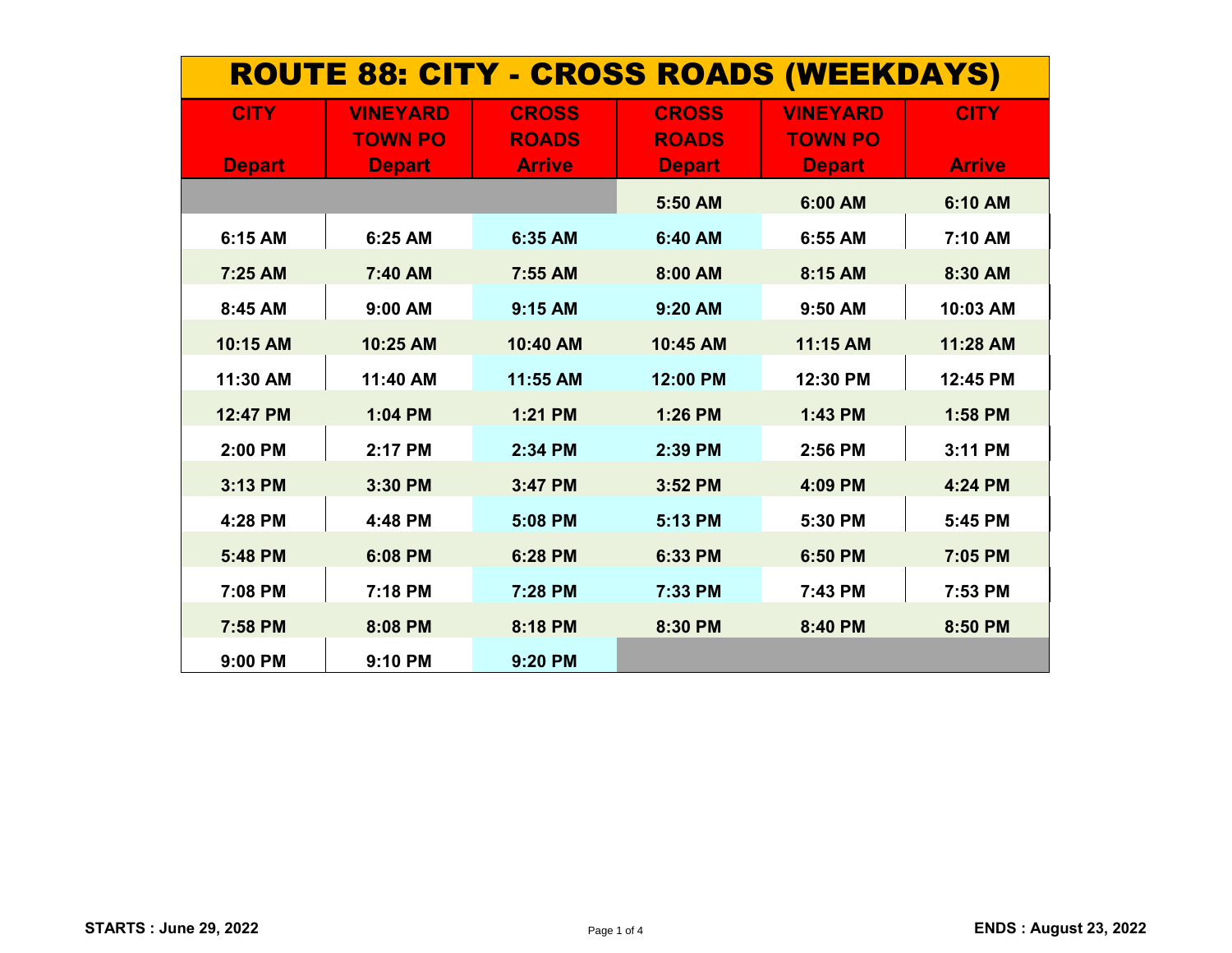| <b>ROUTE 88: CITY - CROSS ROADS (SATURDAYS)</b> |                 |               |               |                 |               |
|-------------------------------------------------|-----------------|---------------|---------------|-----------------|---------------|
| <b>CITY</b>                                     | <b>VINEYARD</b> | <b>CROSS</b>  | <b>CROSS</b>  | <b>VINEYARD</b> | <b>CITY</b>   |
|                                                 | <b>TOWN PO</b>  | <b>ROADS</b>  | <b>ROADS</b>  | <b>TOWN PO</b>  |               |
| <b>Depart</b>                                   | <b>Depart</b>   | <b>Arrive</b> | <b>Depart</b> | <b>Depart</b>   | <b>Arrive</b> |
| 6:20 AM                                         | 6:28 AM         | 6:36 AM       | 6:38 AM       | 6:46 AM         | 6:54 AM       |
| 7:03 AM                                         | 7:11 AM         | 7:19 AM       | 7:24 AM       | 7:32 AM         | 7:40 AM       |
| 7:45 AM                                         | 7:53 AM         | 8:01 AM       | 8:06 AM       | 8:14 AM         | 8:22 AM       |
| 8:27 AM                                         | 8:35 AM         | 8:43 AM       | 8:48 AM       | 8:56 AM         | 9:04 AM       |
| 9:09 AM                                         | 9:17 AM         | 9:25 AM       | 9:30 AM       | 9:38 AM         | 9:46 AM       |
| 9:51 AM                                         | 9:59 AM         | 10:07 AM      | 10:12 AM      | 10:20 AM        | 10:28 AM      |
| 10:33 AM                                        | 10:41 AM        | 10:49 AM      | 10:54 AM      | 11:02 AM        | 11:10 AM      |
| 11:15 AM                                        | 11:23 AM        | 11:31 AM      | 11:36 AM      | 11:44 AM        | 11:52 AM      |
| 11:57 AM                                        | 12:05 PM        | 12:13 PM      | 12:18 PM      | 12:26 PM        | 12:34 PM      |
| 12:39 PM                                        | 12:47 PM        | 12:55 PM      | 1:00 PM       | 1:08 PM         | 1:16 PM       |
| 1:21 PM                                         | 1:29 PM         | 1:37 PM       | 1:42 PM       | 1:50 PM         | 1:58 PM       |
| 2:03 PM                                         | 2:11 PM         | 2:19 PM       | 2:24 PM       | 2:32 PM         | 2:40 PM       |
| 2:45 PM                                         | 2:53 PM         | 3:01 PM       | 3:06 PM       | 3:14 PM         | 3:22 PM       |
| 3:27 PM                                         | 3:35 PM         | 3:43 PM       | 3:48 PM       | 3:56 PM         | 4:04 PM       |
| 4:09 PM                                         | 4:17 PM         | 4:25 PM       | 4:30 PM       | 4:38 PM         | 4:46 PM       |
| 4:51 PM                                         | 4:59 PM         | 5:07 PM       | 5:12 PM       | 5:20 PM         | 5:28 PM       |
| 5:33 PM                                         | 5:41 PM         | 5:49 PM       | 5:54 PM       | 6:02 PM         | 6:10 PM       |
| 6:15 PM                                         | 6:23 PM         | 6:31 PM       | 6:36 PM       | 6:44 PM         | 6:52 PM       |
| 6:57 PM                                         | 7:05 PM         | 7:13 PM       | 7:18 PM       | 7:26 PM         | 7:34 PM       |
| 7:39 PM                                         | 7:47 PM         | 7:55 PM       | 8:00 PM       | 8:08 PM         | 8:16 PM       |
| 8:20 PM                                         | 8:28 PM         | 8:36 PM       |               |                 |               |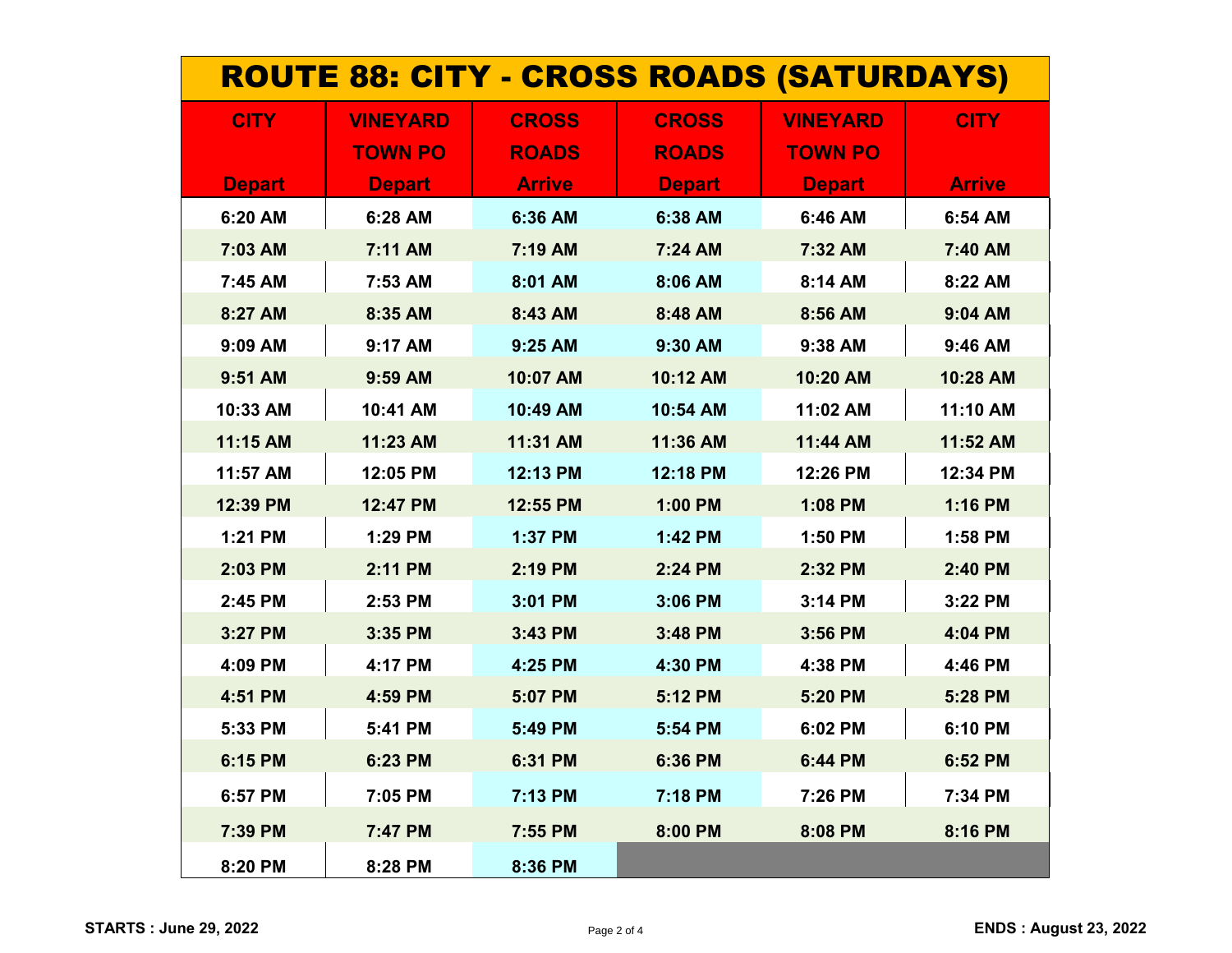| <b>ROUTE 88: CITY - CROSS ROADS (SUNDAYS)</b> |                 |                |               |                 |               |
|-----------------------------------------------|-----------------|----------------|---------------|-----------------|---------------|
| <b>CITY</b>                                   | <b>VINEYARD</b> | <b>CROSS</b>   | <b>CROSS</b>  | <b>VINEYARD</b> | <b>CITY</b>   |
|                                               | <b>TOWN PO</b>  | <b>ROADS</b>   | <b>ROADS</b>  | <b>TOWN PO</b>  |               |
| <b>Depart</b>                                 | <b>Depart</b>   | <b>Arrive</b>  | <b>Depart</b> | <b>Depart</b>   | <b>Arrive</b> |
|                                               |                 |                | 6:20 AM       | 6:28 AM         | 6:36 AM       |
| 6:40 AM                                       | 6:48 AM         | 6:56 AM        | 7:04 AM       | 7:12 AM         | 7:20 AM       |
| 7:27 AM                                       | 7:35 AM         | 7:43 AM        | 7:51 AM       | 7:59 AM         | 8:07 AM       |
| 8:14 AM                                       | 8:22 AM         | 8:30 AM        | 8:38 AM       | 8:46 AM         | 8:54 AM       |
| 9:01 AM                                       | 9:09 AM         | 9:17 AM        | 9:25 AM       | 9:33 AM         | 9:41 AM       |
| 9:48 AM                                       | 9:56 AM         | 10:04 AM       | 10:12 AM      | 10:20 AM        | 10:28 AM      |
| 10:35 AM                                      | 10:43 AM        | 10:51 AM       | 10:59 AM      | 11:07 AM        | 11:15 AM      |
| 11:22 AM                                      | 11:30 AM        | 11:38 AM       | 11:46 AM      | 11:54 AM        | 12:02 PM      |
| 12:09 PM                                      | 12:17 PM        | 12:25 PM       | 12:33 PM      | 12:41 PM        | 12:49 PM      |
| 12:56 PM                                      | 1:04 PM         | <b>1:12 PM</b> | 1:20 PM       | 1:28 PM         | 1:36 PM       |
| 1:43 PM                                       | 1:51 PM         | 1:59 PM        | 2:07 PM       | 2:15 PM         | 2:23 PM       |
| 2:30 PM                                       | 2:38 PM         | 2:46 PM        | 2:54 PM       | 3:02 PM         | 3:10 PM       |
| 3:17 PM                                       | 3:25 PM         | 3:33 PM        | 3:41 PM       | 3:49 PM         | 3:57 PM       |
| 4:04 PM                                       | 4:12 PM         | 4:20 PM        | 4:28 PM       | 4:36 PM         | 4:44 PM       |
| 4:51 PM                                       | 4:59 PM         | 5:07 PM        | 5:15 PM       | 5:23 PM         | 5:31 PM       |
| 5:38 PM                                       | 5:46 PM         | 5:54 PM        | 6:02 PM       | 6:10 PM         | 6:18 PM       |
| 6:25 PM                                       | 6:33 PM         | 6:41 PM        | 6:49 PM       | 6:57 PM         | 7:05 PM       |
| 7:12 PM                                       | 7:20 PM         | 7:28 PM        | 7:36 PM       | 7:44 PM         | 7:52 PM       |
| 8:00 PM                                       | 8:08 PM         | 8:16 PM        | 8:21 PM       | 8:29 PM         | 8:37 PM       |